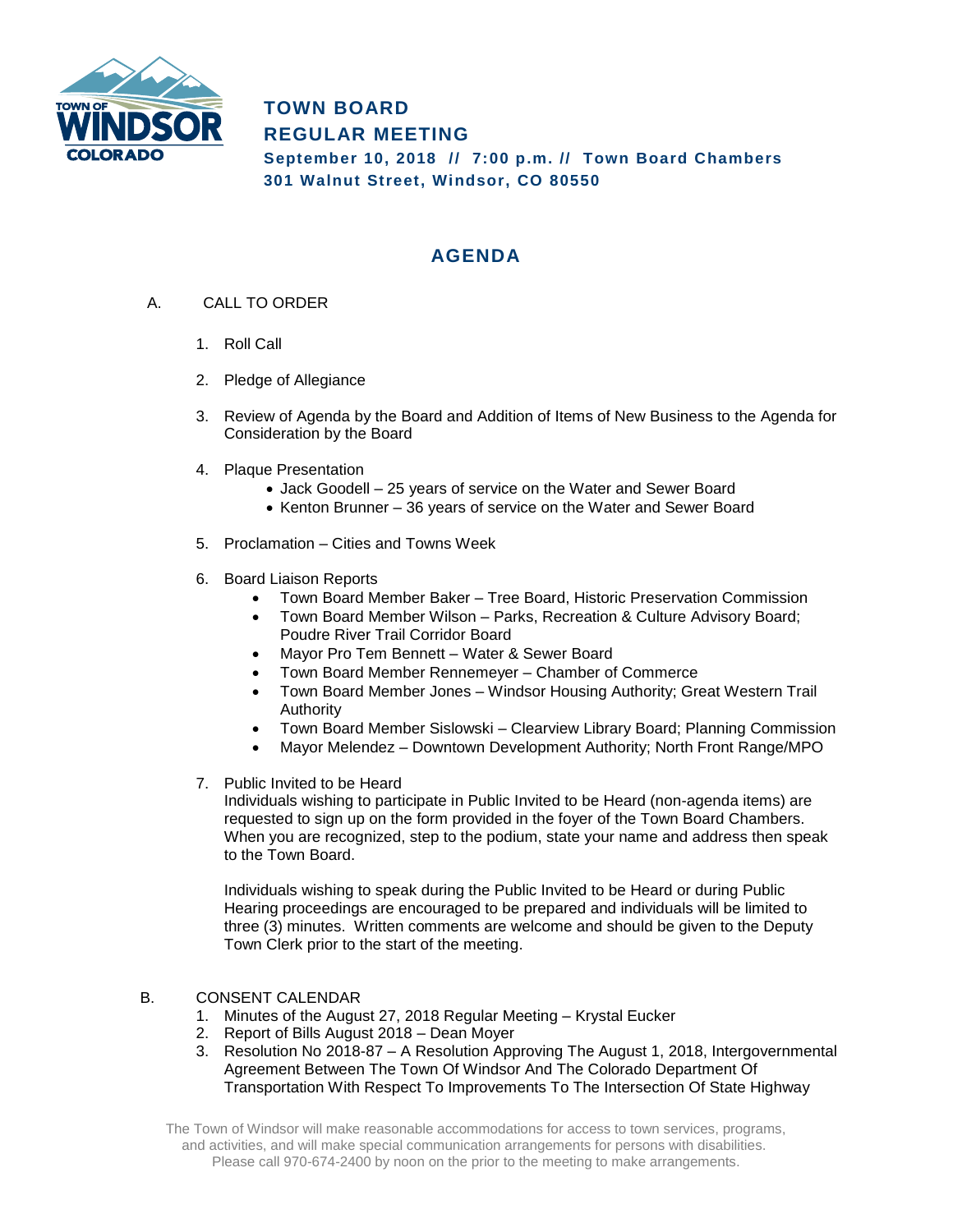257 And Eastman Park Drive, And Authorizing The Town Manager To Execute Same – Omar Herrera

- C. BOARD ACTION
	- 1. Resolution No. 2018-84 A Resolution Approving An Agreement For Cooperative Development And Use Of Diamond Valley Property Between The Town Of Windsor And Colorado National Sports Park, LLC
		- Legislative action
		- Staff presentation: Shane Hale, Town Manager; Stacy Miller, Director of Economic Development; Ian D. McCargar, Town Attorney
	- 2. Ordinance No. 2018-1570 An Ordinance Approving the Transfer of Real Property from the Town of Windsor to Colorado National Sports Park, LLC
		- Legislative action
		- Staff presentation: Shane Hale, Town Manager; Stacy Miller, Director of Economic Development; Ian D. McCargar, Town Attorney
	- 3. Resolution No. 2018-85 A Resolution Approving and Adopting Revised Design Criteria and Construction Specifications – Division I Streets
		- Legislative action
		- Staff presentation: Paul Hornbeck, Senior Planner
	- 4. Resolution No. 2018-86 A Resolution Approving an Amendment to a Master Plan for Windshire Park Subdivision – Jeff Feneis, Director of Loveland Housing Authority on behalf of Windsor Housing Authority, applicant / Jim Doyle, TB Group, applicant's representative
		- Quasi-judicial
		- Staff presentation: Carlin Malone, Chief Planner
	- 5. Public Hearing An Amendment to a Planned Unit Development (PUD) for a Sign Criteria Plan, Raindance Subdivision – David Nelson, Raindance Land Company LLC, owner; Martin Lind, Raindance Land Company LLC; owner/owner's representative / Tom Siegel, Water Valley Land Company LLC, applicant's representative
		- Quasi-judicial
		- Staff presentation: Carlin Malone, Chief Planner
	- 6. Ordinance No. 2018-1571 An Ordinance Approving an Amendment to a Planned Unit Development (PUD) for a Sign Criteria Plan, Raindance Subdivision – David Nelson, Raindance Land Company LLC, owner; Martin Lind, Raindance Land Company LLC; owner/owner's representative / Tom Siegel, Water Valley Land Company LLC, applicant's representative
		- Quasi-judicial
		- Staff presentation: Carlin Malone, Chief Planner
	- 7. Public Hearing Conditional Use Grant (CUG) for Oil and Gas Facility (non-producing) South Gate Subdivision, 4th Filing, Lots 3 & 4 –Martin Lind, Windsor Southgate Development, LLC, owner; Stewart Lowenstein, Water Valley Land Company and Dave Thorpe, Norris Design, applicant's representatives
		- Quasi-judicial action
		- Staff presentation: Paul Hornbeck, Senior Planner